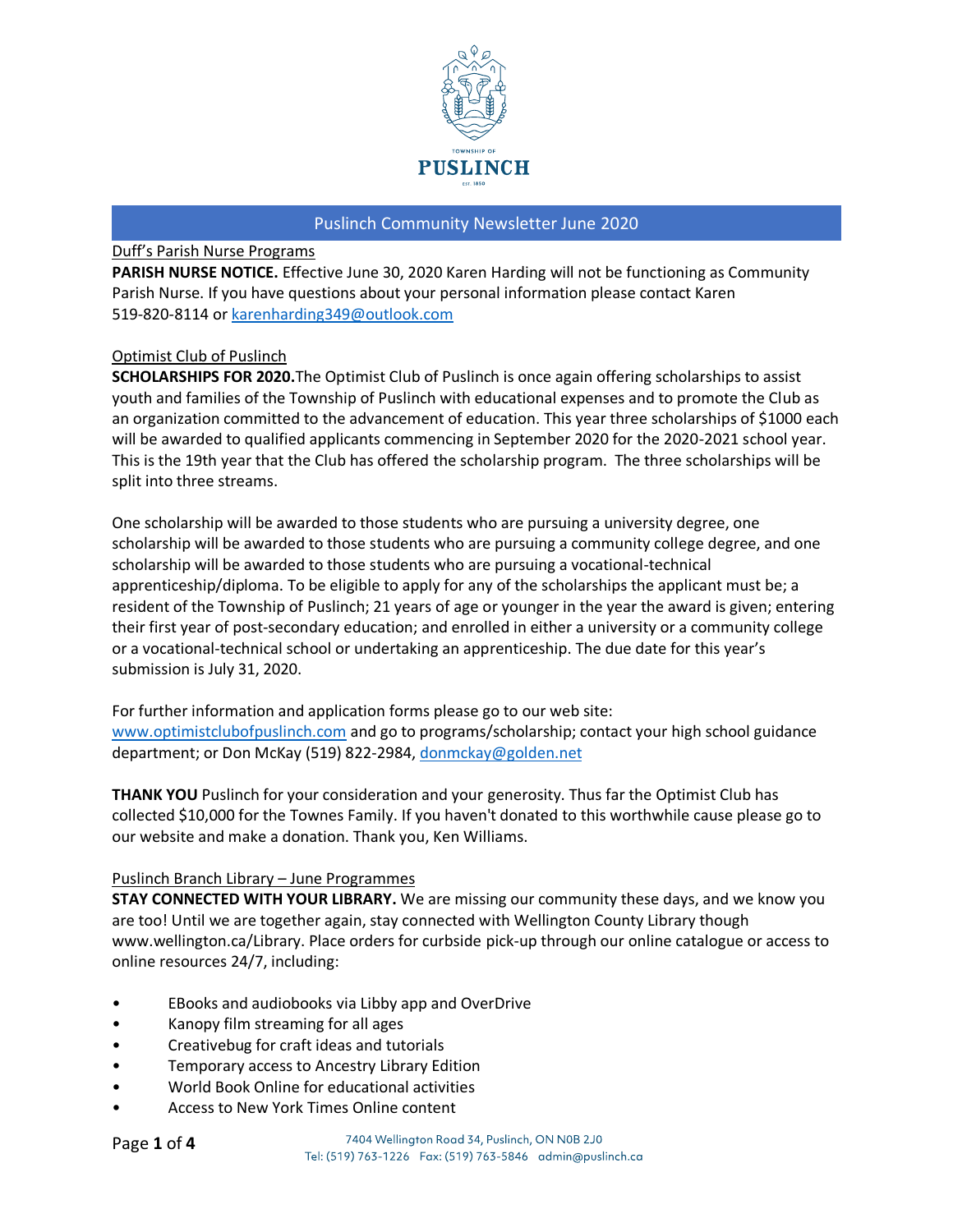

Puslinch Branch Library – June Programmes (cont.)

**JOIN THE 2020 TD SUMMER READING CLUB** online for reading challenges, activities you can do at home, and fun prizes! Visit [www.wellington.ca/Library](http://www.wellington.ca/Library) starting June 15 for details.

**LOOKING FOR YOUR NEXT READ** on the Libby app and OverDrive? Check out the following eBook and audiobook titles:

| Fiction             |                                                                                |
|---------------------|--------------------------------------------------------------------------------|
| Atkinson, Kate      | Life after Life                                                                |
| Black, Cara         | Three Hours in Paris                                                           |
| Edugyan, Esi        | <b>Half-Blood Blues</b>                                                        |
| Ferrante, Elena     | My Brilliant Friend                                                            |
| Gaiman, Neil        | The Ocean at the end of the Lane                                               |
| Lapena, Shari       | The Couple Next Door                                                           |
| Morganstern, Erin   | The Starless Sea                                                               |
| Ng, Celeste         | Little Fires Everywhere                                                        |
| Saunders, George    | Lincoln in the Bardo                                                           |
| Ward, Jesmyn        | Sing, Unburied, Sing                                                           |
| Non-Fiction         |                                                                                |
| Grann, David        | Killers of the Flower Moon                                                     |
| Kalanithi, Paul     | When Breath becomes Air                                                        |
| Kolata, Gina        | Flu: The Story of the Great Influenza Pandemic of 1918 and the Search for the  |
|                     | Virus that Caused It                                                           |
| Macdonald, Helen    | H is for Hawk                                                                  |
| Michels, Mardi      | In the French Kitchen with Kids: Easy, Everyday Dishes for the Whole Family to |
|                     | Make and Enjoy                                                                 |
| Sibley, David Allen | What It's Like To Be A Bird                                                    |
| Spence, Annie       | Dear Fahrenheit 451: Love and Heartbreak in the Stacks                         |
| Talaga, Tanya       | Seven Fallen Feathers                                                          |
| Westover, Tara      | Educated                                                                       |
| Wright, Laura       | The First Mess Cookbook                                                        |

Stay informed on COVID-19 developments by checking the County of Wellington COVID-19 Information and Updates page at [www.wellington.ca](http://www.wellington.ca/)

## Puslinch Minor Soccer Club

**SOCCER ACTIVITIES ARE CANCELLED** for the month of June. We are on hold until given the 'Return-to-Play' by Ontario Soccer. Remaining positive about the prospect of soccer this summer, we are working on plans for an abbreviated season. If you are still considering registering, we are accepting registrations without payments (select Pay Offline in Registration). When the 'Return-to Play' is giving, we will ask for full payment at that time, via cheque or e-transfer. For more information, visit [www.puslinchsoccer.com](http://www.puslinchsoccer.com/)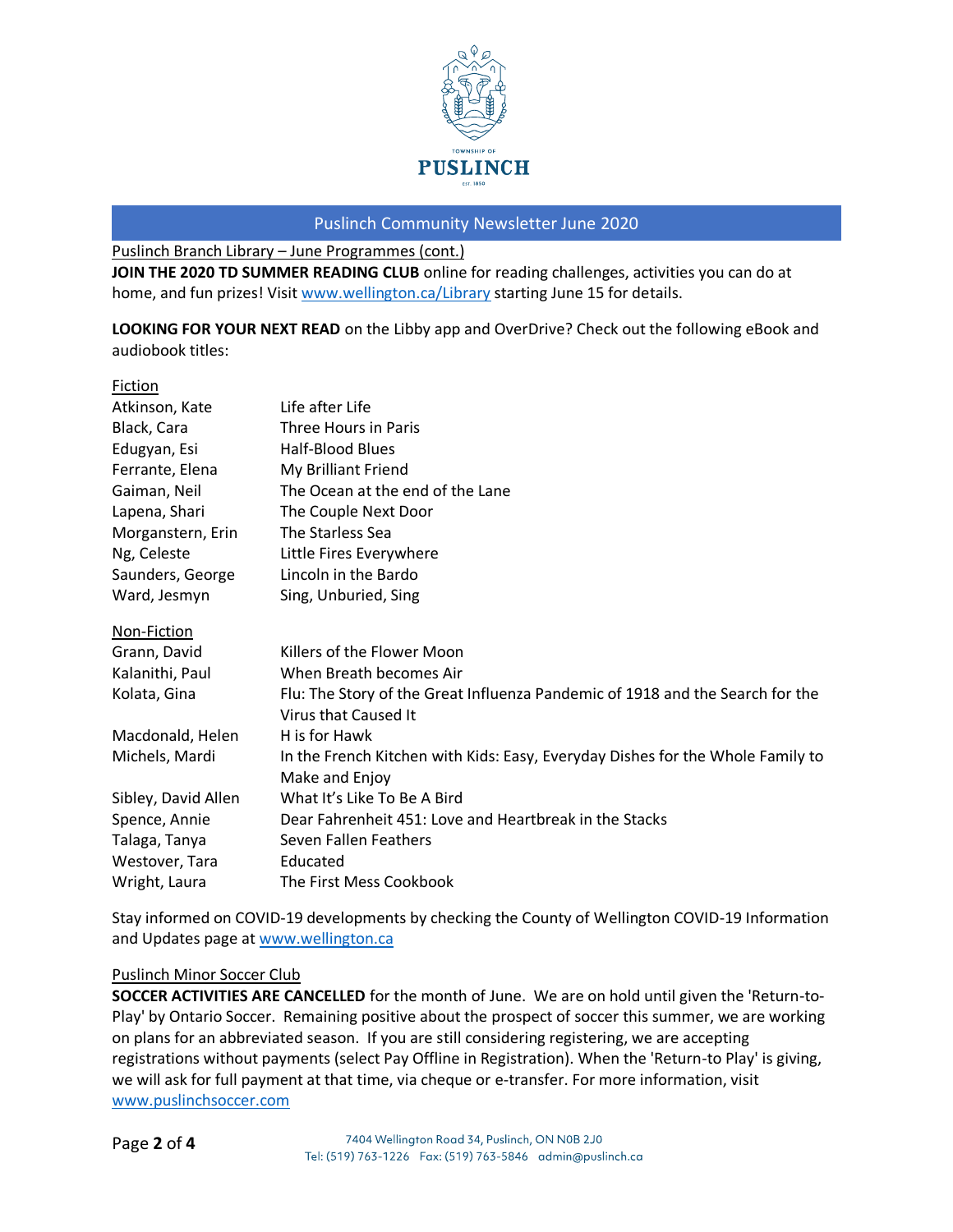

## The Donkey Sanctuary of Canada

**WEEKLY "VIRTUAL VISITS"** The Donkey Sanctuary of Canada (DSC) announces its Virtual Visit series. Although the Sanctuary is currently closed to the public, due to COVID-19 restrictions, they can get to know the 100 donkeys, mules and hinnies through this series, visiting a different paddock each week. The Virtual Visits will premier every Sunday at 10 AM, beginning May 24, 2020. The series will continue throughout the summer.

Individuals can donate here:<https://www.thedonkeysanctuary.ca/events/virtual-open-days> to receive their Virtual Visit video link. Each Sunday at 10:00am, a new link will go live. DSC will be available during the premiere to answer any questions viewers have. Monthly donors will receive access to all the Virtual Visit links.

For more information please visit [www.thedonkeysanctuary.ca](http://www.thedonkeysanctuary.ca/)

#### Township of Puslinch

**INDOOR FACILITY CLOSURES.** All Township indoor facilities and buildings remain closed to the public until July 6, 2020. The decision to extend closures and cancellations will be continually reviewed, in conjunction with direction from the Province, guidance from Wellington-Dufferin-Guelph Public Health, and the Chief Medical Officer of Health to determine if an earlier opening is possible or if a further extension is required. The following Township owned facilities remain closed:

- All washrooms and change rooms
- All playgrounds
- Puslinch Community Centre
- Gymnasium at the Optimist Recreation Centre
- Municipal Office

Any changes in operations will be communicated and posted to the Township's website at [www.puslinch.ca](http://www.puslinch.ca/)

**PROPERTY TAXES.** Property owners who have an outstanding balance on their tax account as of June 1, 2020, will receive a tax arrears statement advising of the balance outstanding on their account. The Township recognizes that residents and businesses may experience financial strain and economic impact during the COVID-19 outbreak. As a result, the Township is waiving penalties and interest on 2020 tax arrears for 60 days from the April 30, 2020 tax installment due date. Therefore, if you need to delay payment, the Township will not charge penalties and interest on 2020 tax arrears until July 1, 2020.

Post-dated cheques and pre-authorized payment plan withdrawals will continue as scheduled. Please contact the tax department at [services@puslinch.ca](mailto:services@puslinch.ca) if you have any questions.